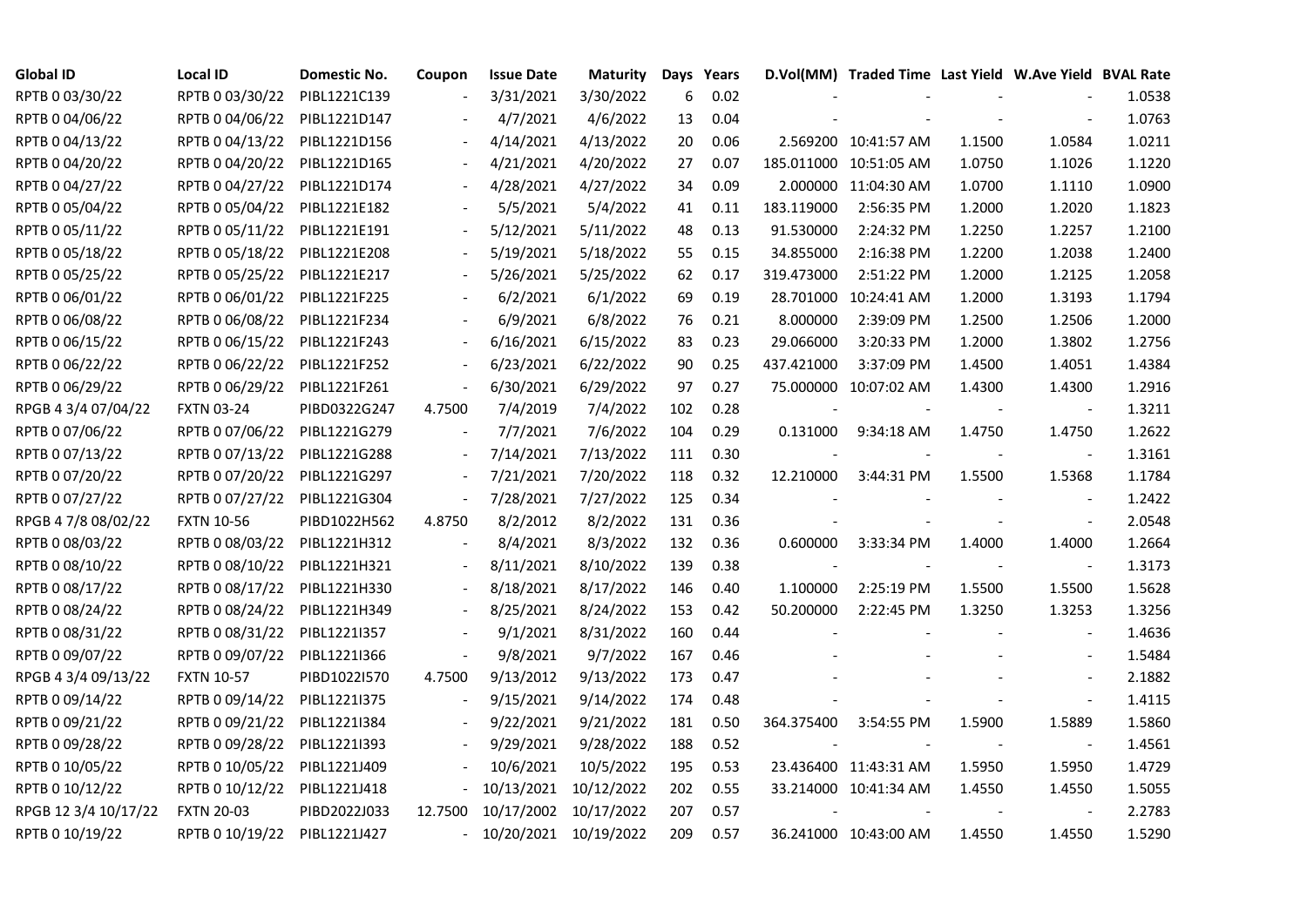| <b>Global ID</b>     | <b>Local ID</b>   | Domestic No. | Coupon                   | <b>Issue Date</b> | Maturity             |     | Days Years |             | D.Vol(MM) Traded Time Last Yield W.Ave Yield BVAL Rate |        |                          |        |
|----------------------|-------------------|--------------|--------------------------|-------------------|----------------------|-----|------------|-------------|--------------------------------------------------------|--------|--------------------------|--------|
| RPTB 0 10/26/22      | RPTB 0 10/26/22   | PIBL1221J436 |                          | 10/27/2021        | 10/26/2022           | 216 | 0.59       | 25.083000   | 2:45:40 PM                                             | 1.4550 | 1.4550                   | 1.5282 |
| RPTB 0 11/02/22      | RPTB 0 11/02/22   | PIBL1221K443 |                          | 11/3/2021         | 11/2/2022            | 223 | 0.61       |             |                                                        |        |                          | 1.5115 |
| RPTB 0 11/09/22      | RPTB 0 11/09/22   | PIBL1221K452 |                          | 11/10/2021        | 11/9/2022            | 230 | 0.63       |             |                                                        |        |                          | 1.4731 |
| RPTB 0 11/16/22      | RPTB 0 11/16/22   | PIBL1221K461 |                          | 11/17/2021        | 11/16/2022           | 237 | 0.65       |             | 15.124000 10:18:12 AM                                  | 1.5850 | 1.5850                   | 1.5500 |
| RPTB 0 11/23/22      | RPTB 0 11/23/22   | PIBL1221K470 | $\frac{1}{2}$            | 11/24/2021        | 11/23/2022           | 244 | 0.67       |             |                                                        |        | $\overline{\phantom{a}}$ | 1.5540 |
| RPTB 0 11/29/22      | RPTB 0 11/29/22   | PIBL1221L488 |                          |                   | 12/1/2021 11/29/2022 | 250 | 0.68       |             |                                                        |        |                          | 1.5663 |
| RPGB 4 5/8 12/04/22  | RTB 05-11         | PIID0522L114 | 4.6250                   | 12/4/2017         | 12/4/2022            | 255 | 0.70       | 300.513000  | 3:46:40 PM                                             | 2.5900 | 2.5134                   | 2.5728 |
| RPGB 4 12/06/22      | <b>FXTN 10-58</b> | PIBD1022L585 | 4.0000                   | 12/6/2012         | 12/6/2022            | 257 | 0.70       | 0.500000    | 3:25:07 PM                                             | 2.7000 | 2.7000                   | 2.5997 |
| RPTB 0 12/07/22      | RPTB 0 12/07/22   | PIBL1221L497 |                          | 12/7/2021         | 12/7/2022            | 258 | 0.71       |             |                                                        |        |                          | 1.6064 |
| RPTB 0 12/14/22      | RPTB 0 12/14/22   | PIBL1221L503 |                          | 12/15/2021        | 12/14/2022           | 265 | 0.73       | 46.800000   | 9:21:49 AM                                             | 1.5250 | 1.5250                   | 1.5400 |
| RPTB 0 01/04/23      | RPTB 0 01/04/23   | PIBL1222A013 |                          | 1/5/2022          | 1/4/2023             | 286 | 0.78       |             |                                                        |        | $\blacksquare$           | 1.6427 |
| RPTB 0 01/11/23      | RPTB 0 01/11/23   | PIBL1222A022 |                          | 1/12/2022         | 1/11/2023            | 293 | 0.80       |             |                                                        |        |                          | 1.6000 |
| RPTB 0 01/18/23      | RPTB 0 01/18/23   | PIBL1222A031 |                          | 1/19/2022         | 1/18/2023            | 300 | 0.82       |             |                                                        |        | $\blacksquare$           | 1.6344 |
| RPTB 0 01/25/23      | RPTB 0 01/25/23   | PIBL1222A040 |                          | 1/26/2022         | 1/25/2023            | 307 | 0.84       |             |                                                        |        | $\overline{\phantom{a}}$ | 1.6481 |
| RPTB 0 02/01/23      | RPTB 0 02/01/23   | PIBL1222B058 |                          | 2/2/2022          | 2/1/2023             | 314 | 0.86       |             |                                                        |        | $\overline{\phantom{a}}$ | 1.6573 |
| RPTB 0 02/08/23      | RPTB 0 02/08/23   | PIBL1222B067 |                          | 2/9/2022          | 2/8/2023             | 321 | 0.88       |             |                                                        |        |                          | 1.6591 |
| RPGB 4 3/8 02/11/23  | RTB 03-10         | PIID0323B101 | 4.3750                   | 2/11/2020         | 2/11/2023            | 324 | 0.89       | 696.534000  | 2:01:45 PM                                             | 2.5750 | 2.5727                   | 2.5918 |
| RPTB 0 02/15/23      | RPTB 0 02/15/23   | PIBL1222B076 | $\overline{\phantom{a}}$ | 2/16/2022         | 2/15/2023            | 328 | 0.90       |             |                                                        |        | $\overline{\phantom{a}}$ | 1.6662 |
| RPGB 13 02/20/23     | <b>FXTN 20-04</b> | PIBD2023B048 | 13.0000                  | 2/20/2003         | 2/20/2023            | 333 | 0.91       |             | 0.250000 11:34:25 AM                                   | 2.6350 | 2.6350                   | 2.5803 |
| RPTB 0 02/22/23      | RPTB 0 02/22/23   | PIBL1222B085 | $\blacksquare$           | 2/23/2022         | 2/22/2023            | 335 | 0.92       | 50.830000   | 2:32:30 PM                                             | 1.6000 | 1.6006                   | 1.6000 |
| RPGB 5 1/2 03/08/23  | <b>FXTN 05-75</b> | PIBD0523C752 | 5.5000                   | 3/8/2018          | 3/8/2023             | 349 | 0.96       | $\sim$      |                                                        |        | $\overline{\phantom{a}}$ | 2.6906 |
| RPTB 0 03/15/23      | RPTB 0 03/15/23   | PIBL1222C119 | $\blacksquare$           | 3/16/2022         | 3/15/2023            | 356 | 0.98       |             | 10.500000 11:23:46 AM                                  | 1.7300 | 1.7300                   | 1.6750 |
| RPTB 0 03/22/23      | RPTB 0 03/22/23   | PIBL1222C128 |                          | 3/23/2022         | 3/22/2023            | 363 | 0.99       | 121.199000  | 3:48:00 PM                                             | 1.7200 | 1.7091                   | 1.7390 |
| RPGB 3 1/2 04/21/23  | <b>FXTN 07-58</b> | PIBD0723D588 | 3.5000                   | 4/21/2016         | 4/21/2023            | 393 | 1.08       |             | 64.700000 10:57:18 AM                                  | 2.7000 | 2.6614                   | 2.7140 |
| RPGB 11 7/8 05/29/23 | <b>FXTN 20-05</b> | PIBD2023E054 | 11.8750                  | 5/29/2003         | 5/29/2023            | 431 | 1.18       |             |                                                        |        |                          | 2.7833 |
| RPGB 3 1/4 08/15/23  | RTB 10-04         | PIID1023H046 | 3.2500                   | 8/15/2013         | 8/15/2023            | 509 | 1.39       | 29.200000   | 3:35:12 PM                                             | 3.3000 | 3.1875                   | 3.1347 |
| RPGB 2 3/8 09/10/23  | <b>FXTN 03-25</b> | PIBD0323I252 | 2.3750                   | 9/10/2020         | 9/10/2023            | 535 | 1.47       | 504.500000  | 3:20:25 PM                                             | 2.9000 | 3.0004                   | 3.0324 |
| RPGB 11 3/8 10/23/23 | <b>FXTN 20-06</b> | PIBD2023J068 | 11.3750                  | 10/23/2003        | 10/23/2023           | 578 | 1.58       | $\sim$      |                                                        |        | $\blacksquare$           | 3.0720 |
| RPGB 2 3/8 03/09/24  | RTB 03-11         | PIID0324C115 | 2.3750                   | 3/9/2021          | 3/9/2024             | 716 | 1.96       | 1406.620000 | 3:19:25 PM                                             | 3.0500 | 3.1871                   | 3.2129 |
| RPGB 6 1/4 03/12/24  | RTB 05-12         | PIID0524C129 | 6.2500                   | 3/12/2019         | 3/12/2024            | 719 | 1.97       | 326.600000  | 3:47:50 PM                                             | 3.1500 | 3.1518                   | 3.1609 |
| RPGB 4 1/2 04/20/24  | <b>FXTN 07-59</b> | PIBD0724D595 | 4.5000                   | 4/20/2017         | 4/20/2024            | 758 | 2.08       |             |                                                        |        |                          | 3.4213 |
| RPGB 12 3/8 06/03/24 | <b>FXTN 20-07</b> | PIBD2024F075 | 12.3750                  | 6/3/2004          | 6/3/2024             | 802 | 2.20       |             |                                                        |        |                          | 3.5012 |
| RPGB 12 7/8 08/05/24 | <b>FXTN 20-08</b> | PIBD2024H086 | 12.8750                  | 8/5/2004          | 8/5/2024             | 865 | 2.37       |             |                                                        |        |                          | 3.6155 |
| RPGB 4 1/8 08/20/24  | <b>FXTN 10-59</b> | PIBD1024H595 | 4.1250                   | 8/20/2014         | 8/20/2024            | 880 | 2.41       | 29.994138   | 3:35:28 PM                                             | 3.8000 | 3.8333                   | 3.6477 |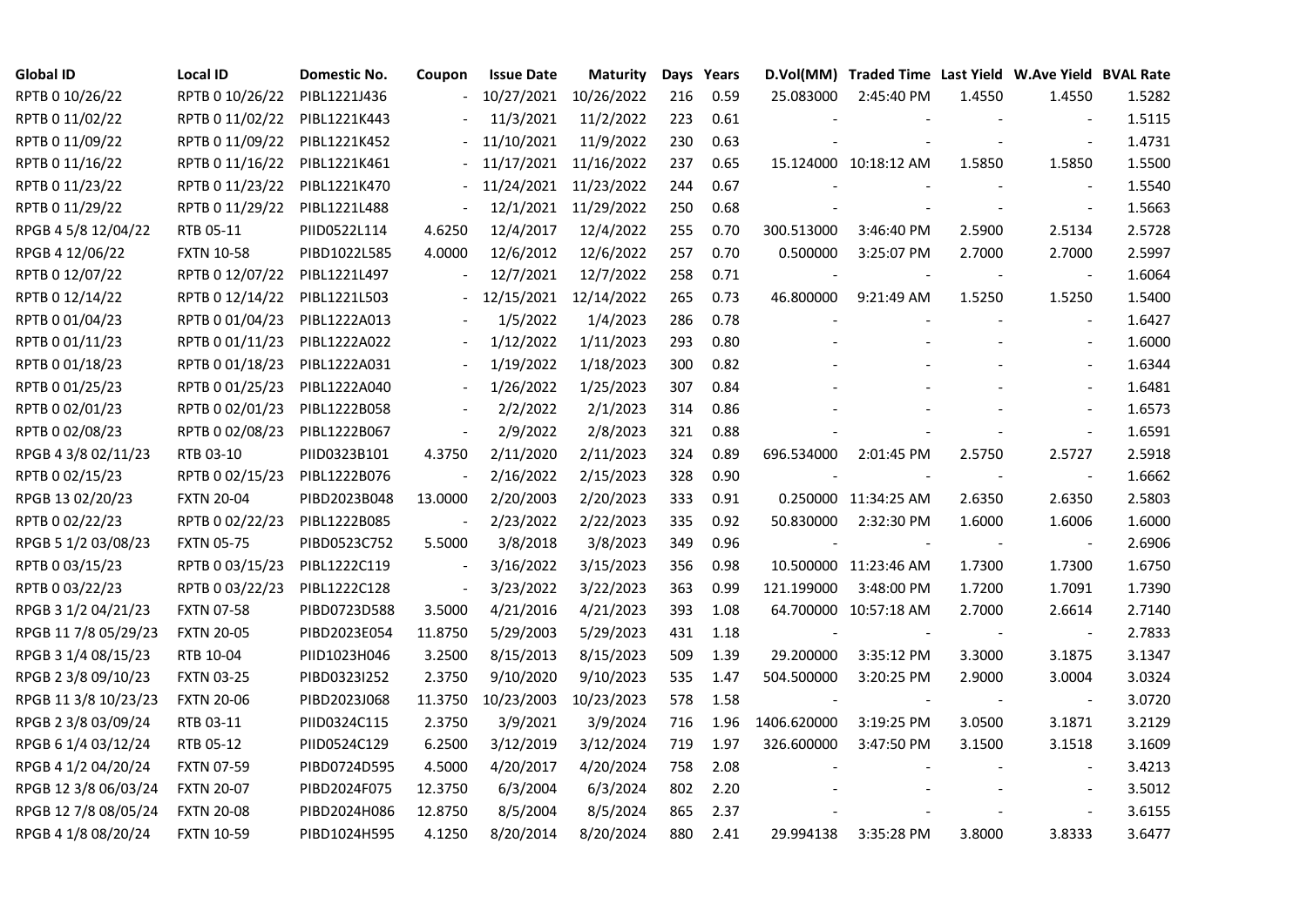| <b>Global ID</b>     | <b>Local ID</b>   | Domestic No. | Coupon  | <b>Issue Date</b> | <b>Maturity</b>  |     | Days Years |             | D.Vol(MM) Traded Time Last Yield W.Ave Yield BVAL Rate |        |                          |        |
|----------------------|-------------------|--------------|---------|-------------------|------------------|-----|------------|-------------|--------------------------------------------------------|--------|--------------------------|--------|
| RPGB 4 1/4 10/17/24  | <b>FXTN 05-76</b> | PIBD0524J762 | 4.2500  | 10/17/2019        | 10/17/2024       | 938 | 2.57       |             |                                                        |        |                          | 3.7584 |
| RPGB 13 3/4 11/11/24 | <b>FXTN 20-09</b> | PIBD2024K091 | 13.7500 | 11/11/2004        | 11/11/2024       | 963 | 2.64       |             |                                                        |        |                          | 3.7932 |
| RPGB 5 3/4 04/12/25  | <b>FXTN 07-61</b> | PIBD0725D618 | 5.7500  | 4/12/2018         | 4/12/2025 1,115  |     | 3.05       | 92.900000   | 9:51:36 AM                                             | 4.1200 | 4.1200                   | 4.1244 |
| RPGB 12 1/8 04/14/25 | <b>FXTN 20-10</b> | PIBD2025D103 | 12.1250 | 4/14/2005         | 4/14/2025 1,117  |     | 3.06       |             |                                                        |        | $\overline{a}$           | 4.0687 |
| RPGB 2 5/8 08/12/25  | RTB 05-13         | PIID0525H130 | 2.6250  | 8/12/2020         | 8/12/2025 1,237  |     | 3.39       | 1165.176000 | 3:23:54 PM                                             | 4.1500 | 4.1465                   | 4.1506 |
| RPGB 3 5/8 09/09/25  | <b>FXTN 10-60</b> | PIBD10251608 | 3.6250  | 9/9/2015          | 9/9/2025 1,265   |     | 3.46       |             | 30.000000 11:14:32 AM                                  | 4.0500 | 4.1500                   | 4.2370 |
| RPGB 12 1/8 10/20/25 | <b>FXTN 20-11</b> | PIBD2025J116 | 12.1250 | 10/20/2005        | 10/20/2025 1,306 |     | 3.58       |             |                                                        |        | $\overline{\phantom{a}}$ | 4.3770 |
| RPGB 18 1/4 11/29/25 | <b>FXTN 25-01</b> | PIBD2525K015 | 18.2500 | 11/29/2000        | 11/29/2025 1,346 |     | 3.69       |             |                                                        |        | $\sim$                   | 4.4423 |
| RPGB 10 1/4 01/19/26 | <b>FXTN 20-12</b> | PIBD2026A122 | 10.2500 | 1/19/2006         | 1/19/2026 1,397  |     | 3.83       |             |                                                        |        |                          | 4.4995 |
| RPGB 6 1/4 02/14/26  | <b>FXTN 07-62</b> | PIBD0726B627 | 6.2500  | 2/14/2019         | 2/14/2026 1,423  |     | 3.90       |             | 300.000000 11:06:13 AM                                 | 4.5000 | 4.5333                   | 4.4989 |
| RPGB 3 3/8 04/08/26  | <b>FXTN 05-77</b> | PIBD0526D772 | 3.3750  | 4/8/2021          | 4/8/2026 1,476   |     | 4.04       | 942.000000  | 3:58:46 PM                                             | 4.7250 | 4.7007                   | 4.7259 |
| RPGB 3 1/2 09/20/26  | RTB 10-05         | PIID1026I057 | 3.5000  | 9/20/2016         | 9/20/2026 1,641  |     | 4.49       | 5.775000    | 3:45:37 PM                                             | 5.0500 | 5.0367                   | 4.8648 |
| RPGB 6 1/4 10/20/26  | RTB 15-01         | PIID1526J019 | 6.2500  | 10/20/2011        | 10/20/2026 1,671 |     | 4.58       | 2.000000    | 3:36:03 PM                                             | 5.0750 | 5.0750                   | 4.9039 |
| RPGB 8 12/07/26      | <b>FXTN 20-13</b> | PIBD2026L139 | 8.0000  | 12/7/2006         | 12/7/2026 1,719  |     | 4.71       |             |                                                        |        | $\blacksquare$           | 4.9666 |
| RPGB 5 3/8 03/01/27  | RTB 15-02         | PIID1527C023 | 5.3750  | 3/1/2012          | 3/1/2027 1,803   |     | 4.94       |             |                                                        |        | $\blacksquare$           | 5.0762 |
| RPGB 4 7/8 03/04/27  | RTB 05-15         | PIID0527C159 | 4.8750  | 3/4/2022          | 3/4/2027 1,806   |     | 4.95       | 5941.245000 | 3:55:37 PM                                             | 5.1300 | 5.1311                   | 5.1319 |
| RPGB 4 3/4 05/04/27  | <b>FXTN 10-61</b> | PIBD1027E617 | 4.7500  | 5/4/2017          | 5/4/2027 1,867   |     | 5.11       |             |                                                        |        | $\overline{\phantom{a}}$ | 5.2646 |
| RPGB 4 5/8 06/02/27  | RTB 05-14         | PIID0527L140 | 4.6250  | 12/2/2021         | 6/2/2027 1,896   |     | 5.19       | 31.840000   | 3:19:29 PM                                             | 5.1000 | 5.1542                   | 5.2190 |
| RPGB 8 5/8 09/06/27  | <b>FXTN 20-14</b> | PIBD2027I140 | 8.6250  | 9/6/2007          | 9/6/2027 1,992   |     | 5.45       |             |                                                        |        | $\blacksquare$           | 5.2408 |
| RPGB 6 1/4 03/22/28  | <b>FXTN 10-63</b> | PIBD1028C635 | 6.2500  | 3/22/2018         | 3/22/2028 2,190  |     | 6.00       |             | 10.000000 11:55:17 AM                                  | 5.3000 | 5.3000                   | 5.3960 |
| RPGB 3 5/8 04/22/28  | <b>FXTN 07-64</b> | PIBD0728D649 | 3.6250  | 4/22/2021         | 4/22/2028 2,221  |     | 6.08       | 5.000000    | 3:11:29 PM                                             | 5.5450 | 5.4970                   | 5.5541 |
| RPGB 3 3/4 08/12/28  | <b>FXTN 07-65</b> | PIBD0728H654 | 3.7500  | 8/12/2021         | 8/12/2028 2,333  |     | 6.39       | 2790.000000 | 3:59:25 PM                                             | 5.5400 | 5.5379                   | 5.5336 |
| RPGB 9 1/2 12/04/28  | <b>FXTN 20-15</b> | PIBD2028L151 | 9.5000  | 12/4/2008         | 12/4/2028 2,447  |     | 6.70       |             |                                                        |        |                          | 5.5019 |
| RPGB 67/8 01/10/29   | <b>FXTN 10-64</b> | PIBD1029A644 | 6.8750  | 1/10/2019         | 1/10/2029 2,484  |     | 6.80       | 6.700000    | 2:11:52 PM                                             | 5.4500 | 5.4500                   | 5.4225 |
| RPGB 8 3/4 05/27/30  | <b>FXTN 20-16</b> | PIBD2030E166 | 8.7500  | 5/27/2010         | 5/27/2030 2,986  |     | 8.18       |             |                                                        |        | $\blacksquare$           | 5.6102 |
| RPGB 2 7/8 07/09/30  | <b>FXTN 10-65</b> | PIBD1030G655 | 2.8750  | 7/9/2020          | 7/9/2030 3,029   |     | 8.29       |             |                                                        |        | $\blacksquare$           | 5.4523 |
| RPGB 12 1/2 07/28/30 | <b>FXTN 25-02</b> | PIBD2530G029 | 12.5000 | 7/28/2005         | 7/28/2030 3,048  |     | 8.35       |             |                                                        |        | $\blacksquare$           | 5.6136 |
| RPGB 11 1/4 01/26/31 | <b>FXTN 25-03</b> | PIBD2531A032 | 11.2500 | 1/26/2006         | 1/26/2031 3,230  |     | 8.84       |             |                                                        |        | $\blacksquare$           | 5.6237 |
| RPGB 8 07/19/31      | <b>FXTN 20-17</b> | PIBD2031G171 | 8.0000  | 7/19/2011         | 7/19/2031 3,404  |     | 9.32       | 5.220000    | 3:57:30 PM                                             | 5.5500 | 5.5692                   | 5.5545 |
| RPGB 4 07/22/31      | <b>FXTN 10-66</b> | PIBD1031G662 | 4.0000  | 7/22/2021         | 7/22/2031 3,407  |     | 9.33       |             | 95.300000 11:23:26 AM                                  | 5.5250 | 5.5439                   | 5.5841 |
| RPGB 9 3/8 10/05/31  | <b>FXTN 25-04</b> | PIBD2531J042 | 9.3750  | 10/5/2006         | 10/5/2031 3,482  |     | 9.53       |             |                                                        |        |                          | 5.6282 |
| RPGB 4 7/8 01/20/32  | <b>FXTN 10-67</b> | PIBD1032A675 | 4.8750  | 1/20/2022         | 1/20/2032 3,589  |     | 9.83       | 32.000000   | 3:26:25 PM                                             | 5.6000 | 5.6000                   | 5.5921 |
| RPGB 5 7/8 02/02/32  | <b>FXTN 20-18</b> | PIBD2032B183 | 5.8750  | 2/2/2012          | 2/2/2032 3,602   |     | 9.86       | 2.000000    | 9:53:50 AM                                             | 5.9500 | 5.9500                   | 5.6289 |
| RPGB 5 7/8 03/01/32  | RTB 20-01         | PIID2032C014 | 5.8750  | 3/1/2012          | 3/1/2032 3,630   |     | 9.94       |             |                                                        |        | $\overline{\phantom{a}}$ | 5.6358 |